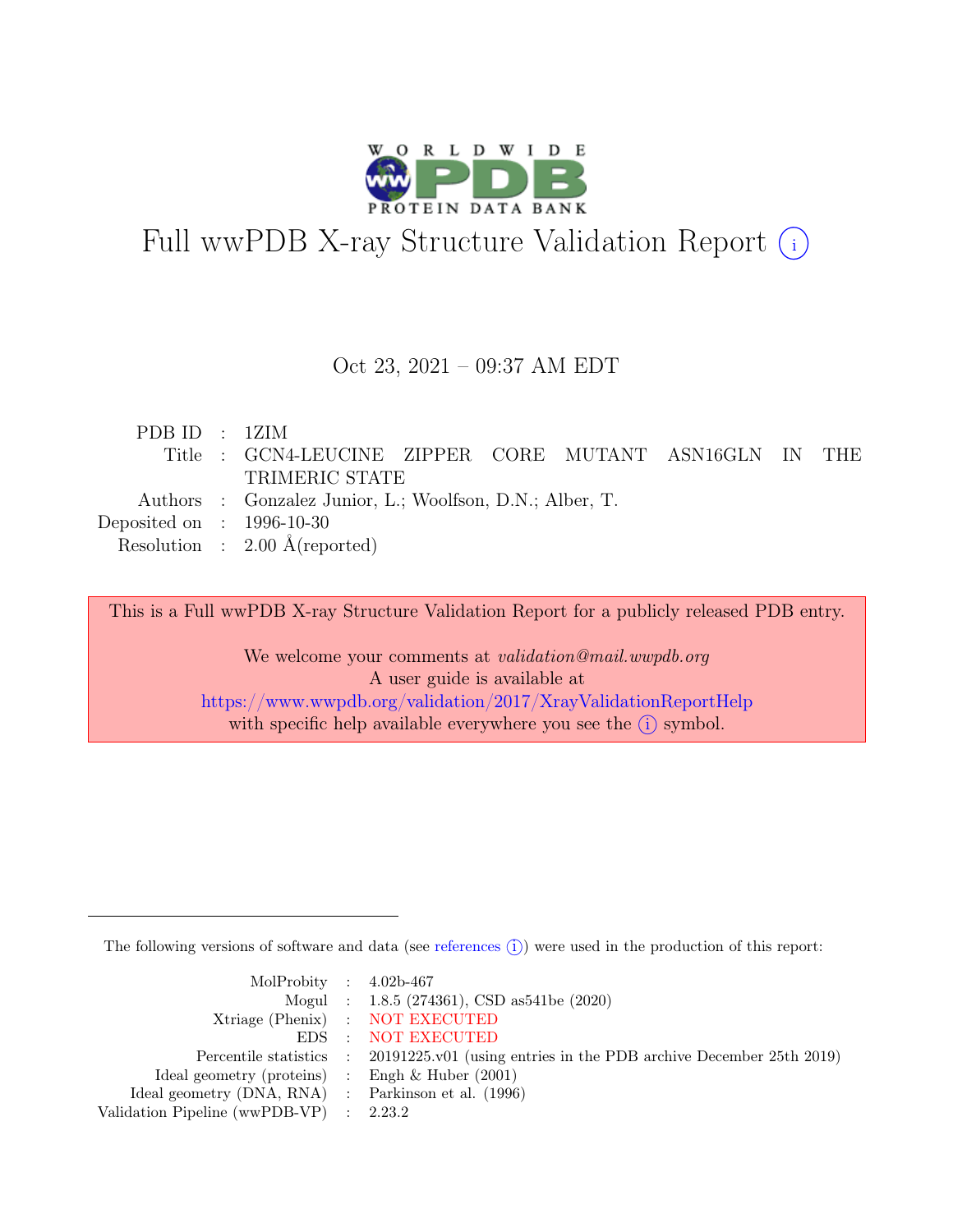# 1 Overall quality at a glance  $(i)$

The following experimental techniques were used to determine the structure: X-RAY DIFFRACTION

The reported resolution of this entry is 2.00 Å.

Percentile scores (ranging between 0-100) for global validation metrics of the entry are shown in the following graphic. The table shows the number of entries on which the scores are based.



| Metric                | Whole archive<br>$(\#Entries)$ | Similar resolution<br>$(\#\text{Entries}, \, \text{resolution range}(\text{\AA}))$ |
|-----------------------|--------------------------------|------------------------------------------------------------------------------------|
| Clashscore            | 141614                         | $9178(2.00-2.00)$                                                                  |
| Ramachandran outliers | 138981                         | $9054(2.00-2.00)$                                                                  |
| Sidechain outliers    | 138945                         | $9053(2.00-2.00)$                                                                  |

The table below summarises the geometric issues observed across the polymeric chains and their fit to the electron density. The red, orange, yellow and green segments of the lower bar indicate the fraction of residues that contain outliers for  $>=$  3, 2, 1 and 0 types of geometric quality criteria respectively. A grey segment represents the fraction of residues that are not modelled. The numeric value for each fraction is indicated below the corresponding segment, with a dot representing fractions  $\epsilon = 5\%$ 

Note EDS was not executed.

|  | Mol   Chain   Length |     | Quality of chain |                            |
|--|----------------------|-----|------------------|----------------------------|
|  | 34                   | 29% | 50%              | 18%                        |
|  | 34                   | 38% | 32%              | 26%                        |
|  | $\mathcal{R}$        | 32% | 44%              | 18%<br>$\bullet$ $\bullet$ |

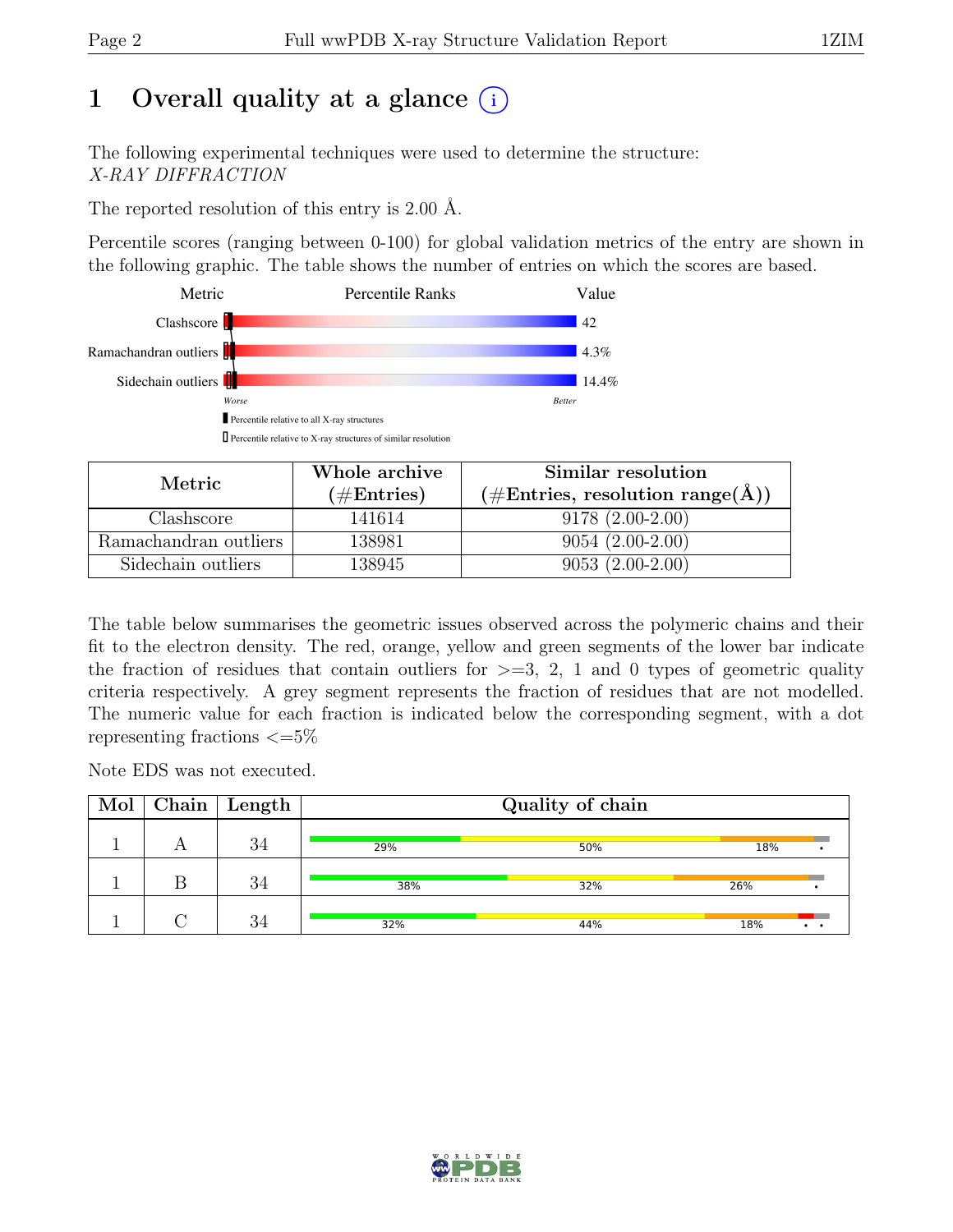# 2 Entry composition  $(i)$

There are 2 unique types of molecules in this entry. The entry contains 858 atoms, of which 0 are hydrogens and 0 are deuteriums.

In the tables below, the ZeroOcc column contains the number of atoms modelled with zero occupancy, the AltConf column contains the number of residues with at least one atom in alternate conformation and the Trace column contains the number of residues modelled with at most 2 atoms.

| Mol |    | Chain   Residues | Atoms         |             |  |  |  | $ZeroOcc \mid AltConf \mid Trace$ |  |
|-----|----|------------------|---------------|-------------|--|--|--|-----------------------------------|--|
|     |    | 33               | Total C N O S |             |  |  |  |                                   |  |
|     |    |                  | 272           | 171 48 52 1 |  |  |  |                                   |  |
|     |    | 33               | Total C N O S |             |  |  |  |                                   |  |
|     |    |                  | 272           | 171 48 52 1 |  |  |  |                                   |  |
|     |    |                  | Total C N O S |             |  |  |  |                                   |  |
|     | 33 | 272              | 171 48 52     |             |  |  |  |                                   |  |

• Molecule 1 is a protein called GENERAL CONTROL PROTEIN GCN4.

There are 3 discrepancies between the modelled and reference sequences:

| Chain |    | Residue   Modelled   Actual |     | Comment                          | Reference |
|-------|----|-----------------------------|-----|----------------------------------|-----------|
|       |    | GLN                         | ASN | engineered mutation   UNP P03069 |           |
|       | 16 | GLN                         | ASN | engineered mutation   UNP P03069 |           |
|       |    | GLN                         | ASN | engineered mutation   UNP P03069 |           |

• Molecule 2 is water.

| Mol                         | <b>Chain</b> Residues | Atoms                       | ZeroOcc   AltConf |
|-----------------------------|-----------------------|-----------------------------|-------------------|
| $\mathcal{D}_{\mathcal{A}}$ |                       | Total O<br>18<br>18         |                   |
| 2                           | 13                    | Total O<br>13<br>13         |                   |
| 9                           |                       | Total<br>$\left( \ \right)$ |                   |

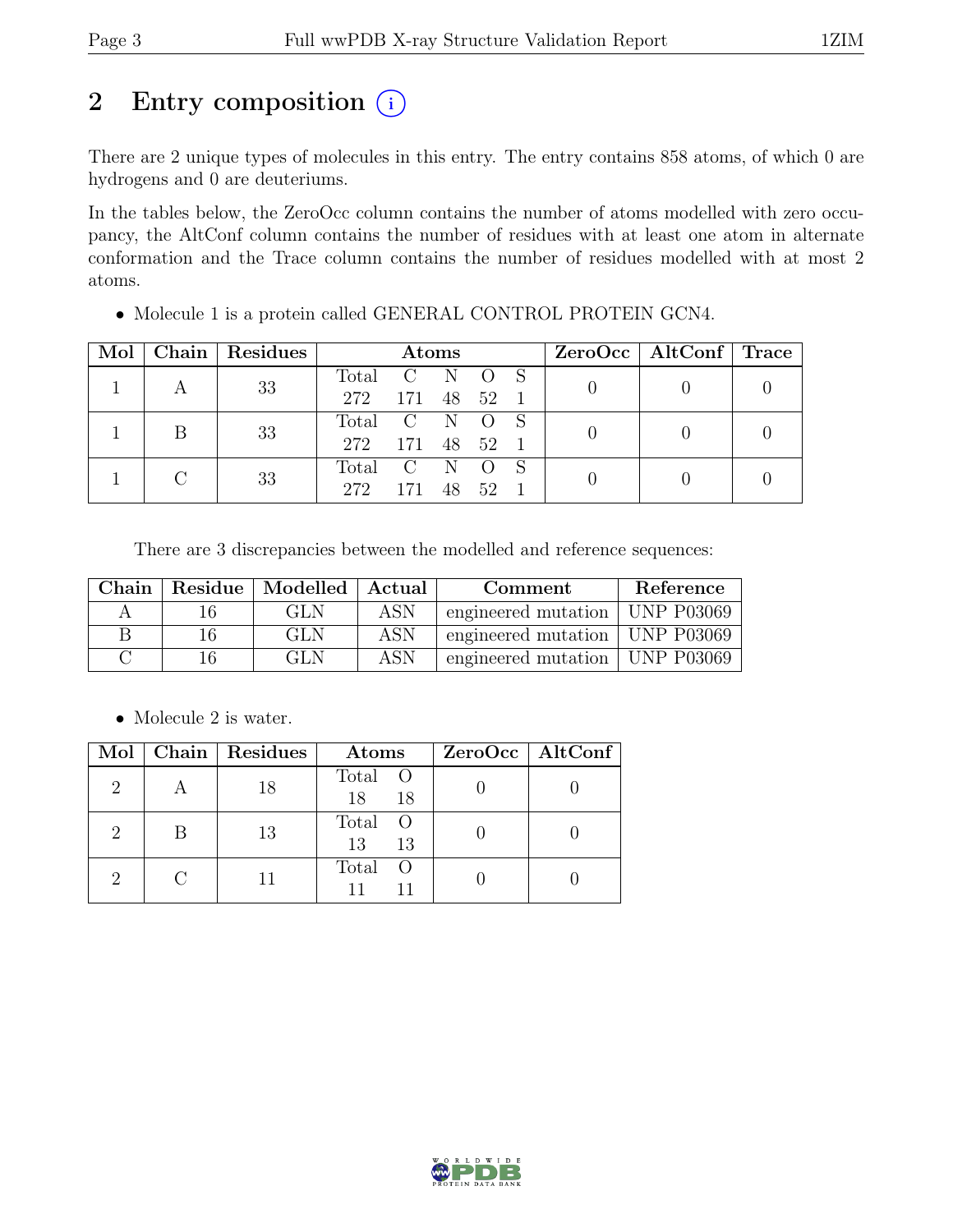# 3 Residue-property plots  $(i)$

These plots are drawn for all protein, RNA, DNA and oligosaccharide chains in the entry. The first graphic for a chain summarises the proportions of the various outlier classes displayed in the second graphic. The second graphic shows the sequence view annotated by issues in geometry. Residues are color-coded according to the number of geometric quality criteria for which they contain at least one outlier: green  $= 0$ , yellow  $= 1$ , orange  $= 2$  and red  $= 3$  or more. Stretches of 2 or more consecutive residues without any outlier are shown as a green connector. Residues present in the sample, but not in the model, are shown in grey.

Note EDS was not executed.

• Molecule 1: GENERAL CONTROL PROTEIN GCN4



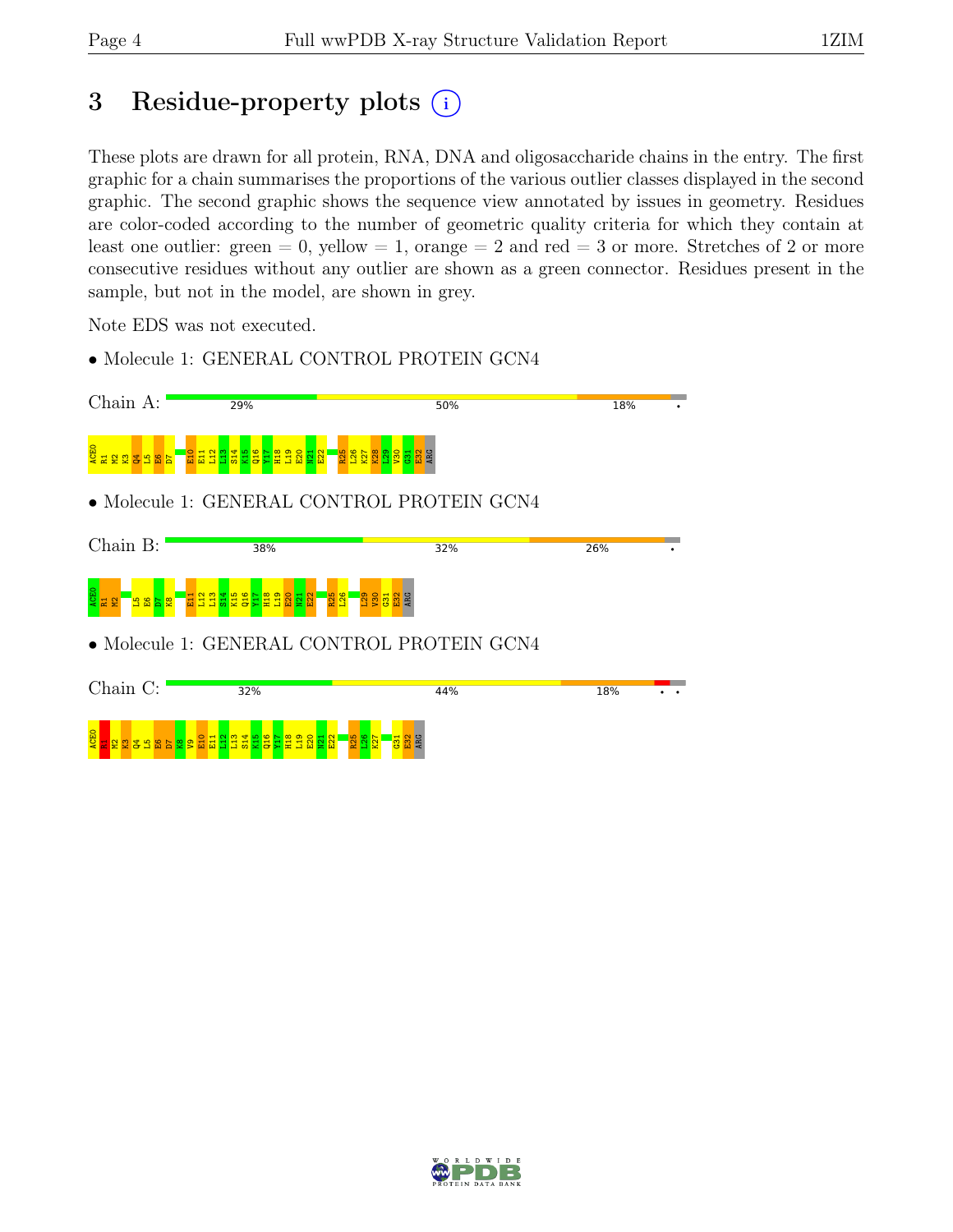# 4 Data and refinement statistics  $(i)$

Xtriage (Phenix) and EDS were not executed - this section is therefore incomplete.

| Property                               | Value                                           | <b>Source</b> |  |
|----------------------------------------|-------------------------------------------------|---------------|--|
| Space group                            | P 21 21 21                                      | Depositor     |  |
| Cell constants                         | 36.24Å<br>$46.61\text{\AA}$<br>50.83Å           | Depositor     |  |
| a, b, c, $\alpha$ , $\beta$ , $\gamma$ | $90.00^\circ$<br>$90.00^\circ$<br>$90.00^\circ$ |               |  |
| Resolution (A)                         | 2.00<br>6.00                                    | Depositor     |  |
| % Data completeness                    | (Not available) $(6.00-2.00)$                   | Depositor     |  |
| (in resolution range)                  |                                                 |               |  |
| $\mathrm{R}_{merge}$                   | 0.08                                            | Depositor     |  |
| $\mathrm{R}_{sym}$                     | (Not available)                                 | Depositor     |  |
| Refinement program                     | <b>TNT</b>                                      | Depositor     |  |
| $R, R_{free}$                          | (Not available)<br>0.178                        | Depositor     |  |
| Estimated twinning fraction            | No twinning to report.                          | Xtriage       |  |
| Total number of atoms                  | 858                                             | wwPDB-VP      |  |
| Average B, all atoms $(A^2)$           | 53.0                                            | wwPDB-VP      |  |

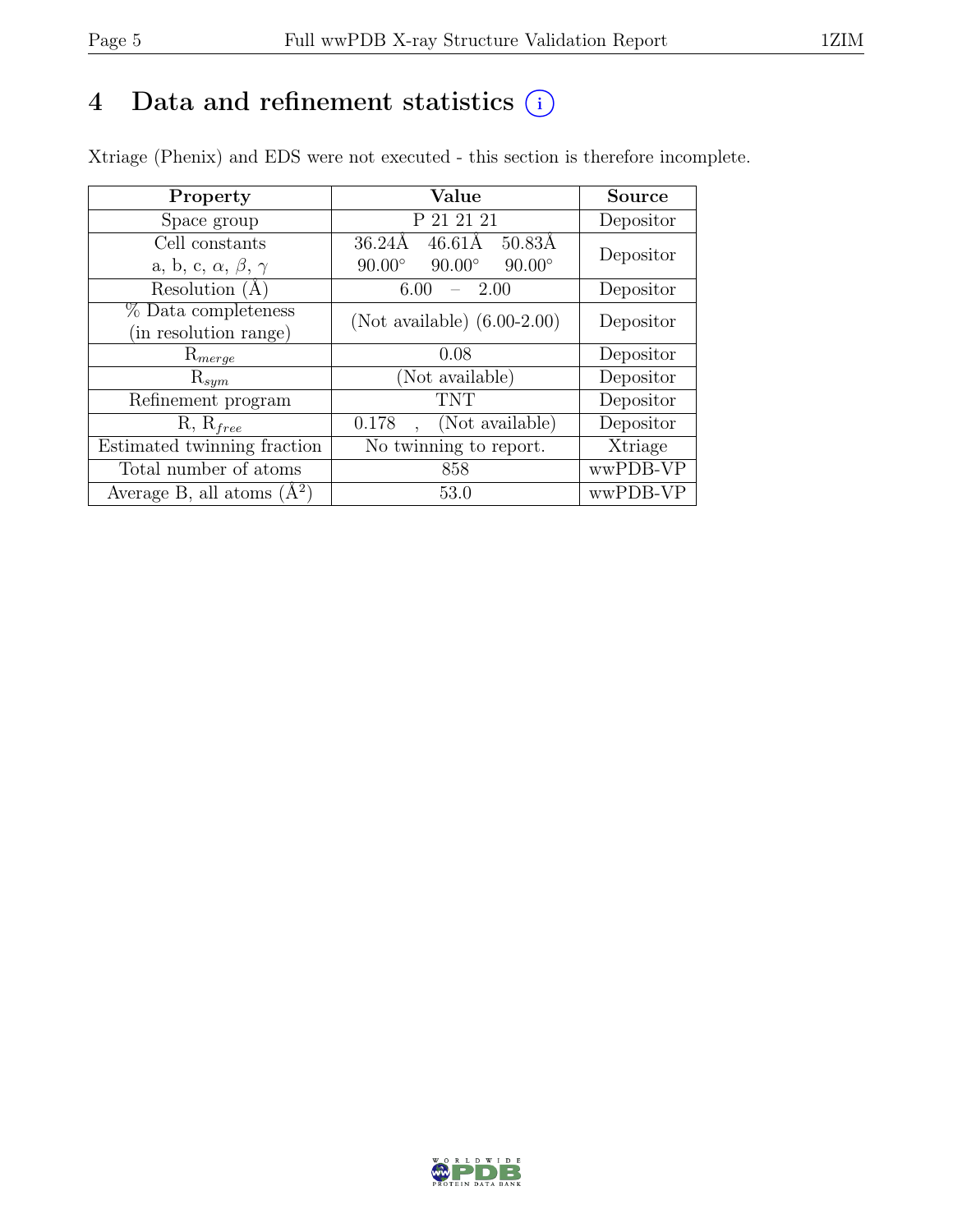# 5 Model quality  $(i)$

### 5.1 Standard geometry (i)

Bond lengths and bond angles in the following residue types are not validated in this section: ACE

The Z score for a bond length (or angle) is the number of standard deviations the observed value is removed from the expected value. A bond length (or angle) with  $|Z| > 5$  is considered an outlier worth inspection. RMSZ is the root-mean-square of all Z scores of the bond lengths (or angles).

| Mol | Chain    |      | Bond lengths       | Bond angles |                   |  |
|-----|----------|------|--------------------|-------------|-------------------|--|
|     |          | RMSZ | $\# Z  > 5$        | RMSZ        | $\ Z\  > 5$       |  |
|     |          | 1.20 | $6/271$ $(2.2\%)$  | 1.66        | $5/359$ $(1.4\%)$ |  |
|     |          | 1.22 | $4/271$ $(1.5\%)$  | 1.34        | $2/359(0.6\%)$    |  |
|     | $\Gamma$ | 1.26 | $5/271$ $(1.8\%)$  | 1.47        | $5/359$ $(1.4\%)$ |  |
| All | All      | 1.23 | $15/813$ $(1.8\%)$ | 1.50        | $12/1077(1.1\%)$  |  |

| Mol            | Chain   | Res | <b>Type</b> | Atoms                      | Z    | Observed $(A)$ | Ideal(A) |
|----------------|---------|-----|-------------|----------------------------|------|----------------|----------|
| 1              | А       | 6   | GLU         | CD-OE2                     | 7.10 | 1.33           | 1.25     |
| $\mathbf{1}$   | B       | 20  | GLU         | $CD-OE2$                   | 7.07 | 1.33           | 1.25     |
| $\mathbf{1}$   | $\rm C$ | 10  | GLU         | $CD-OE2$                   | 6.76 | 1.33           | 1.25     |
| 1              | B       | 32  | GLU         | $CD-OE2$                   | 6.50 | 1.32           | 1.25     |
| $\overline{1}$ | A       | 32  | GLU         | $CD-OE1$                   | 6.34 | 1.32           | 1.25     |
| $\mathbf{1}$   | $\rm C$ | 11  | GLU         | $CD-OE2$                   | 6.16 | 1.32           | 1.25     |
| 1              | $\rm C$ | 6   | GLU         | $CD-OE1$                   | 6.05 | 1.32           | 1.25     |
| $\mathbf{1}$   | $\rm C$ | 32  | GLU         | $CD-OE2$                   | 6.04 | 1.32           | 1.25     |
| $\mathbf 1$    | A       | 20  | GLU         | $\overline{\text{CD-OE2}}$ | 5.87 | 1.32           | 1.25     |
| $\mathbf{1}$   | $\rm C$ | 20  | GLU         | $CD-OE2$                   | 5.81 | 1.32           | 1.25     |
| 1              | B       | 22  | GLU         | $CD-OE2$                   | 5.60 | 1.31           | 1.25     |
| $\mathbf 1$    | A       | 11  | GLU         | $CD-OE2$                   | 5.49 | 1.31           | 1.25     |
| $\mathbf{1}$   | B       | 11  | GLU         | $\overline{\text{CD-OE2}}$ | 5.48 | 1.31           | 1.25     |
| 1              | А       | 22  | GLU         | $CD-OE2$                   | 5.40 | 1.31           | 1.25     |
| $\mathbf{1}$   | Α       | 10  | GLU         | CD-OE1                     | 5.38 | 1.31           | 1.25     |

All (15) bond length outliers are listed below:

All (12) bond angle outliers are listed below:

| Mol | Chain | $\operatorname{Res}$ | Type | Atoms       |         | Observed $(°)$ | $Ideal(^o)$ |
|-----|-------|----------------------|------|-------------|---------|----------------|-------------|
|     |       |                      | ACE  | $C-N-CA$    | 13.22   | 154.75         | 121.70      |
|     |       | 25                   | ARG  | NE-CZ-NH1   | 8.89    | 124.75         | 120.30      |
|     |       |                      | ΔSΡ  | $CB-CG-OD2$ | $-7.63$ | 111.43         | 118.30      |

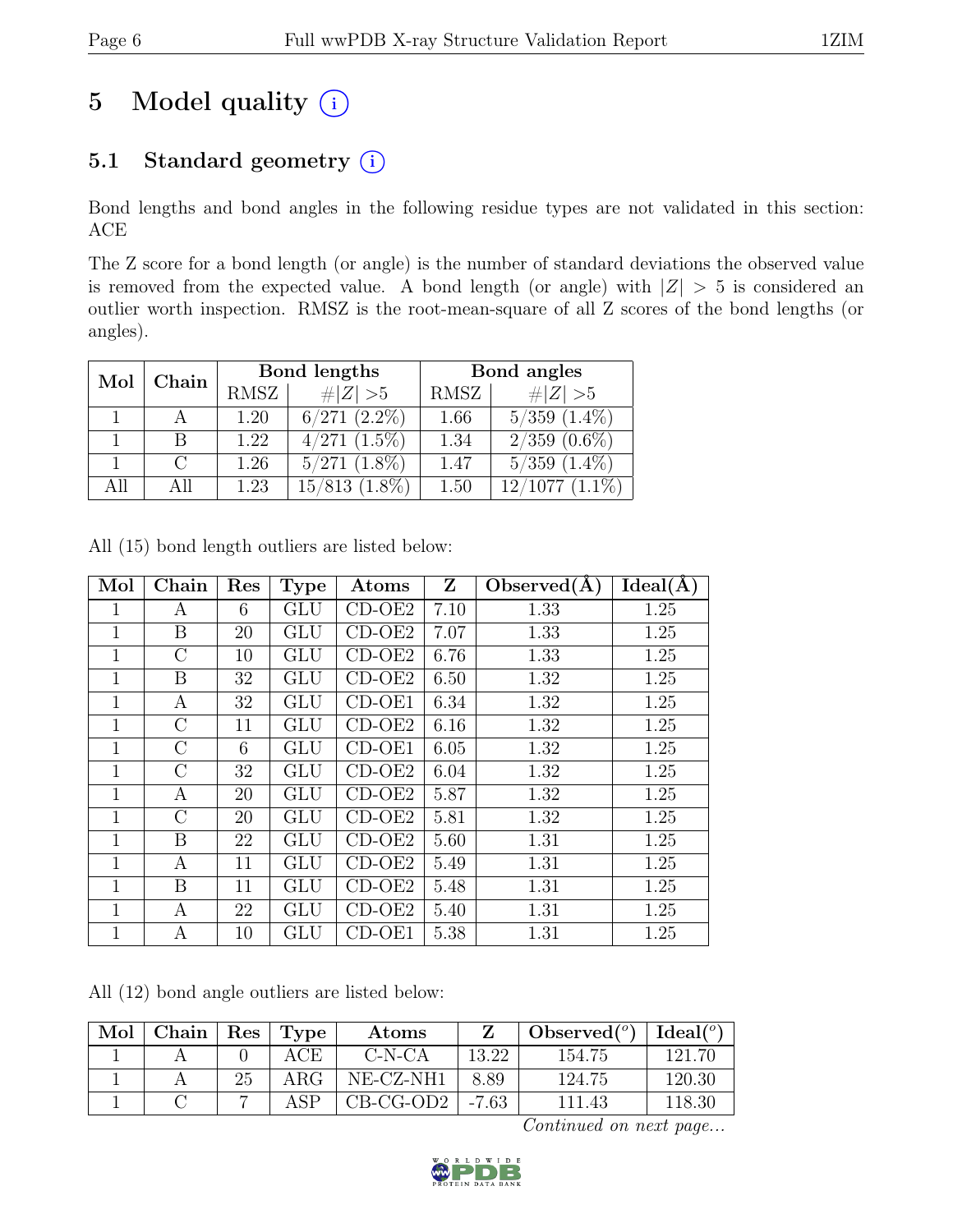| Mol | Chain         | Res      | <b>Type</b> | Atoms                                | $\mathbf{Z}$ | Observed $\binom{o}{c}$ | $Ideal(^o)$ |
|-----|---------------|----------|-------------|--------------------------------------|--------------|-------------------------|-------------|
|     | А             |          | ASP         | $CB-CG-OD2$                          | $-7.33$      | 111.71                  | 118.30      |
| 1   | А             |          | ASP         | $CB-CG-OD1$                          | 6.99         | 124.59                  | 118.30      |
|     | C             |          | $\rm{ARG}$  | $\overline{\text{NE-}\text{CZ-NH1}}$ | 6.88         | 123.74                  | 120.30      |
|     | $\mathcal{C}$ | 7        | ASP         | CB-CG-OD1                            | 6.46         | 124.11                  | 118.30      |
|     | С             | $\Omega$ | ACE         | $C-N-CA$                             | $-6.32$      | 105.90                  | 121.70      |
|     | В             | 25       | $\rm{ARG}$  | $NE- CZ-NH2$                         | $-5.81$      | 117.39                  | 120.30      |
|     | A             | 25       | ARG         | NE-CZ-NH <sub>2</sub>                | $-5.44$      | 117.58                  | 120.30      |
|     | C             | 25       | $\rm{ARG}$  | NE-CZ-NH <sub>2</sub>                | $-5.38$      | 117.61                  | 120.30      |
|     | В             | 26       | LEU         | $CB-CA-C$                            | $-5.34$      | 100.05                  | 110.20      |

Continued from previous page...

There are no chirality outliers.

There are no planarity outliers.

### 5.2 Too-close contacts (i)

In the following table, the Non-H and H(model) columns list the number of non-hydrogen atoms and hydrogen atoms in the chain respectively. The H(added) column lists the number of hydrogen atoms added and optimized by MolProbity. The Clashes column lists the number of clashes within the asymmetric unit, whereas Symm-Clashes lists symmetry-related clashes.

|  |     |     |    | Mol   Chain   Non-H   H(model)   H(added)   Clashes   Symm-Clashes |
|--|-----|-----|----|--------------------------------------------------------------------|
|  | 272 | 286 | 25 |                                                                    |
|  | 272 | 287 | 38 |                                                                    |
|  | 272 | 287 | 37 |                                                                    |
|  | 18  |     |    |                                                                    |
|  | 13  |     |    |                                                                    |
|  |     |     |    |                                                                    |
|  | 858 |     |    |                                                                    |

The all-atom clashscore is defined as the number of clashes found per 1000 atoms (including hydrogen atoms). The all-atom clashscore for this structure is 42.

All (70) close contacts within the same asymmetric unit are listed below, sorted by their clash magnitude.

| Atom-1          | Atom-2                     | Interatomic<br>distance $(A)$ | Clash<br>overlap $(A)$ |
|-----------------|----------------------------|-------------------------------|------------------------|
| 1:B:1:ARG:HB3   | 1:C:2:MET:HE2              | 1.27                          | 1.11                   |
| 1:B:25:ARG:HE   | 1:C:27:LYS:NZ              | 1.58                          | 1.00                   |
| 1:A:1:ARG:HA    | $1:A:4:GLN:\overline{HG2}$ | 1.48                          | 0.94                   |
| 1:C:1:ARG:NH1   | 1:C:1:ARG:HB3              | 1.84                          | 0.93                   |
| 1:A:19:LEU:HD11 | 1: B:20: GLU: HG2          | 1.58                          | (1.83)                 |

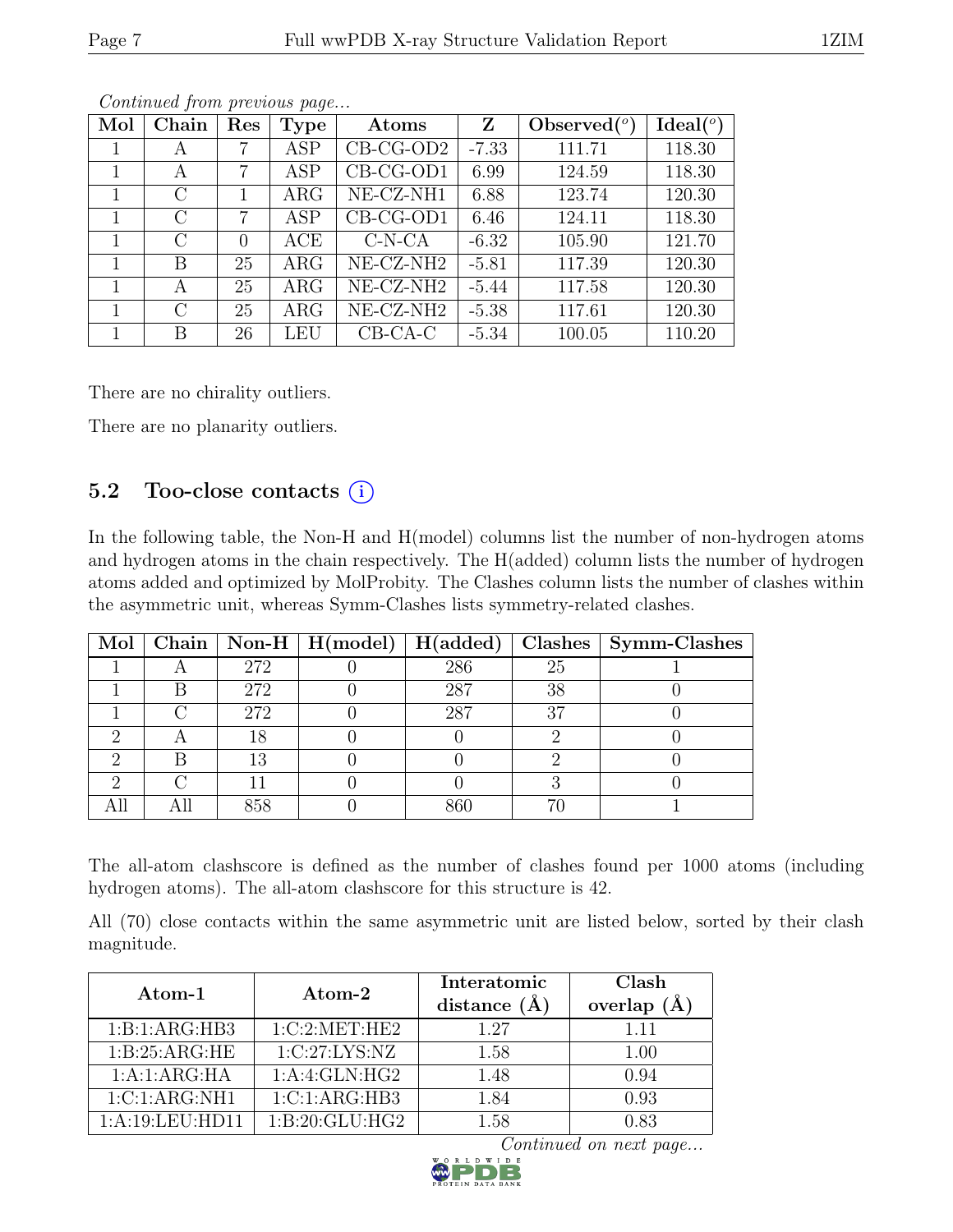| Continued from previous page<br>Clash<br>Interatomic |                            |                   |                   |  |
|------------------------------------------------------|----------------------------|-------------------|-------------------|--|
| Atom-1                                               | Atom-2                     | distance $(A)$    | overlap $(\AA)$   |  |
| 1:B:25:ARG:NE                                        | 1:C:27:LYS:NZ              | 2.25              | 0.83              |  |
| 1:B:25:ARG:HE                                        | 1:C:27:LYS:HZ3             | 1.28              | 0.78              |  |
| 1:A:16:GLN:HE22                                      | 1:C:19:LEU:HD12            | 1.50              | 0.76              |  |
| 1:B:1:ARG:HB3                                        | 1:C:2:MET:CE               | 2.13              | 0.75              |  |
| 1:A:1:ARG:CA                                         | $1:A:4:\overline{GLN:HG2}$ | 2.18              | 0.73              |  |
| 1:B:25:ARG:HE                                        | 1:C:27:LYS:CE              | 2.01              | 0.73              |  |
| 1: B:2: MET:O                                        | 1:B:6:GLU:HG3              | 1.90              | 0.72              |  |
| 1:B:11:GLU:O                                         | 1: B: 15: LYS: HG3         | 1.89              | 0.71              |  |
| 1: B: 16: GLN:O                                      | 1:B:20:GLU:HG3             | 1.91              | 0.71              |  |
| 2:A:75:HOH:O                                         | 1:B:16:GLN:HG3             | 1.93              | 0.67              |  |
| 1:B:25:ARG:HH21                                      | 1:C:27:LYS:HE3             | 1.60              | 0.66              |  |
| 1:C:1:ARG:HB3                                        | 1:C:1:ARG:HH11             | 1.60              | 0.66              |  |
| 1:A:27:LYS:HD2                                       | 1:C:22:CLU:OE1             | 1.95              | 0.66              |  |
| 1:B:15:LYS:HB2                                       | 1:C:16:GLN:HE22            | 1.61              | 0.66              |  |
| 1:B:22:GLU:HG3                                       | 2:B:63:HOH:O               | 1.95              | 0.66              |  |
| 1:C:1:ARG:HB3                                        | 1:C:1:ARG:CZ               | 2.25              | 0.65              |  |
| 1:C:6:GLU:HB2                                        | 2:C:52:HOH:O               | 1.96              | 0.65              |  |
| 1:A:4:GLN:HG3                                        | 1: A: 5: LEU: H            | 1.62              | 0.64              |  |
| 1:B:25:ARG:NE                                        | 1:C:27:LYS:HZ3             | 1.91              | 0.64              |  |
| 1:A:16:GLN:HE22                                      | 1:C:19:LEU:CD1             | 2.10              | 0.63              |  |
| 1:A:1:ARG:HA                                         | 1:A:4:GLN:CG               | 2.26              | 0.60              |  |
| 1:C:6:GLU:O                                          | 1:C:10:GLU:HG3             | 2.01              | 0.60              |  |
| 1:B:25:ARG:NE                                        | 1:C:27:LYS:HZ1             | 2.00              | 0.59              |  |
| $1:A:\overline{4:GLN:HG3}$                           | 1: A:5: LEU: N             | 2.17              | 0.58              |  |
| 1:A:12:LEU:HG                                        | 1:B:13:LEU:HD23            | 1.85              | 0.58              |  |
| 1:A:18:HIS:HB2                                       | 2:A:61:HOH:O               | 2.02              | 0.58              |  |
| 1: B:8: LYS: HE3                                     | 1:C:13:LEU:HD21            | 1.87              | $0.5\overline{7}$ |  |
| 1:C:3:LYS:NZ                                         | 1:C:6:GLU:OE1              | $\overline{2.34}$ | 0.57              |  |
| 1:A:30:VAL:HG12                                      | 1:A:32:GLU:HG2             | 1.88              | 0.56              |  |
| 1:B:18:HIS:HD2                                       | 2:B:53:HOH:O               | 1.88              | 0.55              |  |
| 1:A:16:GLN:NE2                                       | 1:C:19:LEU:HD12            | 2.21              | 0.55              |  |
| $1:B:25:A\overline{\text{RG:HH}21}$                  | 1:C:27:LYS:CE              | 2.19              | 0.55              |  |
| $1:B:11:GLU:\overline{HG3}$                          | 1: B: 15: LYS: NZ          | 2.22              | 0.54              |  |
| 1:A:32:GLU:OE1                                       | 1:C:25:ARG:NH2             | 2.41              | 0.53              |  |
| 1:C:3:LYS:O                                          | 1: C:3: LYS: HG3           | 2.08              | 0.52              |  |
| 1: B:29: LEU:O                                       | 1:B:30:VAL:C               | 2.47              | 0.52              |  |
| 1:B:15:LYS:HB2                                       | 1:C:16:GLN:NE2             | 2.24              | 0.51              |  |
| 1: B: 11: GLU: CG                                    | 1:B:15:LYS:HZ2             | 2.25              | 0.50              |  |
| 1:B:30:VAL:HG12                                      | 1: B:31: GLY:N             | 2.26              | 0.49              |  |
| 1:B:12:LEU:HD21                                      | 1:C:13:LEU:HD23            | 1.93              | 0.49              |  |
| 1:A:12:LEU:HD23                                      | 1: B: 16: GLN: CD          | 2.33              | 0.48              |  |

Continued from previous page.

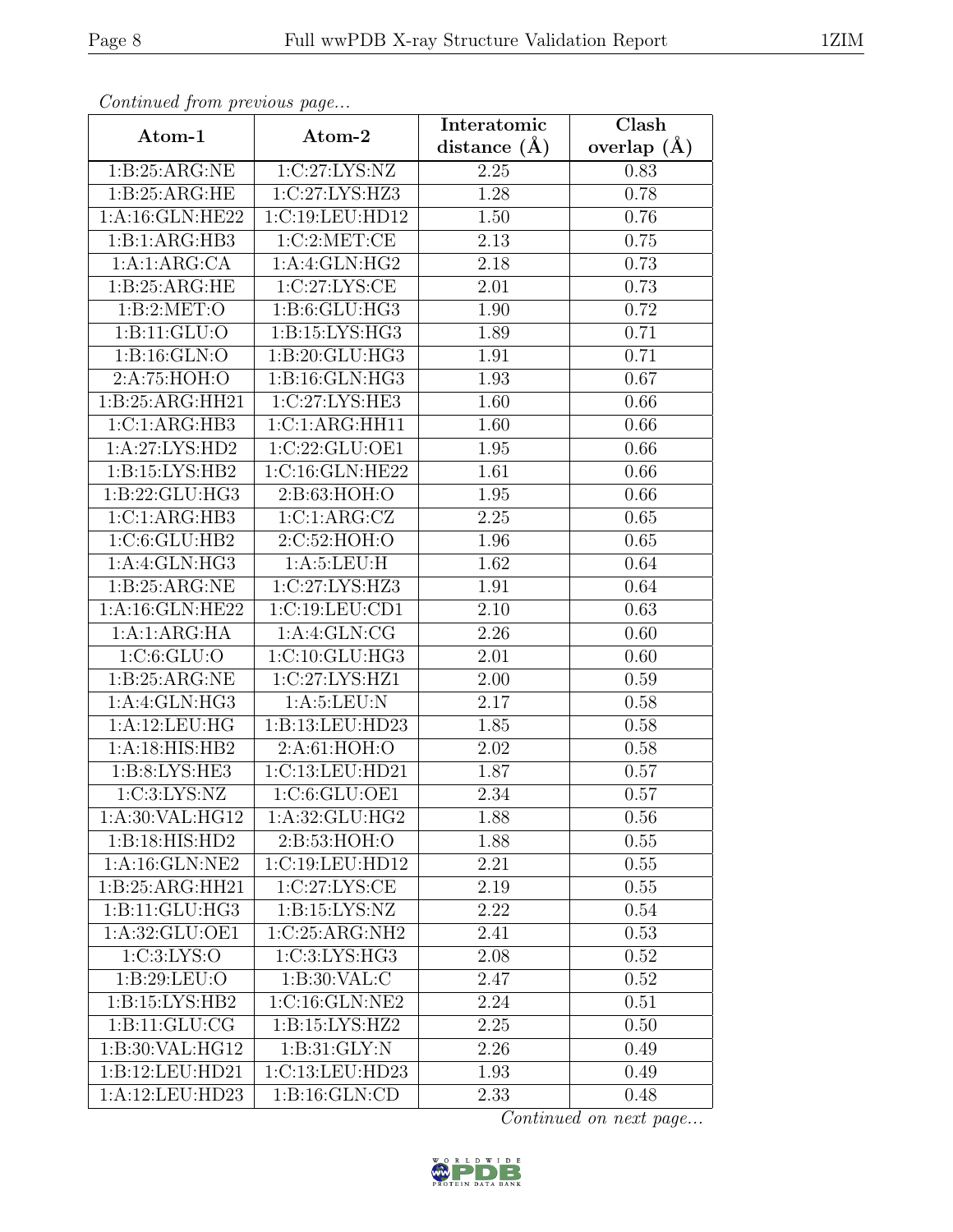|                   |                    | Interatomic      | Clash           |
|-------------------|--------------------|------------------|-----------------|
| Atom-1            | Atom-2             | distance $(\AA)$ | overlap $(\AA)$ |
| 1:C:18:HIS:HB3    | 2:C:86:HOH:O       | 2.13             | 0.47            |
| 1:C:9:VAL:O       | 1:C:13:LEU:HG      | 2.15             | 0.47            |
| 1:C:5:LEU:HD23    | 1:C:5:LEU:HA       | 1.60             | 0.47            |
| 1:A:16:GLN:NE2    | 1:C:19:LEU:CD1     | 2.78             | 0.47            |
| 1:A:12:LEU:HD23   | 1: B:16: GLN:OE1   | 2.15             | 0.47            |
| 1:B:11:GLU:CG     | 1: B: 15: LYS: NZ  | 2.79             | 0.46            |
| 1:A:12:LEU:HD22   | 2:C:85:HOH:O       | 2.16             | 0.46            |
| 1: B:25: ARG:HG2  | 1:C:27:LYS:NZ      | 2.31             | 0.46            |
| 1: B:8: LYS: CE   | 1:C:13:LEU:HD21    | 2.46             | 0.45            |
| 1:C:19:LEU:HD23   | 1:C:19:LEU:HA      | 1.86             | 0.45            |
| 1:B:5:LEU:HD12    | 1:C:2:MET:CE       | 2.47             | 0.45            |
| 1:B:11:GLU:OE2    | 1: B: 15: LYS: NZ  | 2.51             | 0.44            |
| 1: A:2: MET:O     | 1:A:6:GLU:HG3      | 2.18             | 0.43            |
| 1:A:1:ARG:NH2     | 1:B:2:MET:HB3      | 2.34             | 0.43            |
| 1: A:26:LEU:HA    | 1:A:26:LEU:HD23    | 1.87             | 0.43            |
| 1: A:28: LYS: HB2 | 1: A:28: LYS: HE3  | 1.32             | 0.42            |
| 1:B:11:GLU:HG3    | 1:B:15:LYS:HZ2     | 1.84             | 0.42            |
| 1:C:3:LYS:O       | 1:C:7:ASP:OD2      | 2.36             | 0.41            |
| 1:C:3:LYS:HE3     | 1:C:7:ASP:OD1      | 2.20             | 0.41            |
| 1: A:2: MET:O     | 1: A:2: MET:SD     | 2.79             | 0.41            |
| 1: A:5: LEU: CD2  | 1:C:5:LEU:CD1      | 2.98             | 0.41            |
| 1:B:12:LEU:HD23   | 1:B:12:LEU:HA      | 1.89             | 0.41            |
| 1:A:12:LEU:HG     | 1: B: 13: LEU: CD2 | 2.51             | 0.41            |
| 1: B:2: MET:HE3   | 1:B:2:MET:HB2      | 1.74             | 0.41            |

Continued from previous page...

All (1) symmetry-related close contacts are listed below. The label for Atom-2 includes the symmetry operator and encoded unit-cell translations to be applied.

| Atom-1         | Atom-2                                       | Interatomic<br>distance $(A)$ | $\gamma$ lash<br>overlap $(A)$ |
|----------------|----------------------------------------------|-------------------------------|--------------------------------|
| 1:A:25:ARG:NH1 | 456<br>$1:\mathrm{A}:32:\mathrm{GLU}:OE1[4]$ |                               |                                |

### 5.3 Torsion angles  $(i)$

#### 5.3.1 Protein backbone ①

In the following table, the Percentiles column shows the percent Ramachandran outliers of the chain as a percentile score with respect to all X-ray entries followed by that with respect to entries of similar resolution.

The Analysed column shows the number of residues for which the backbone conformation was

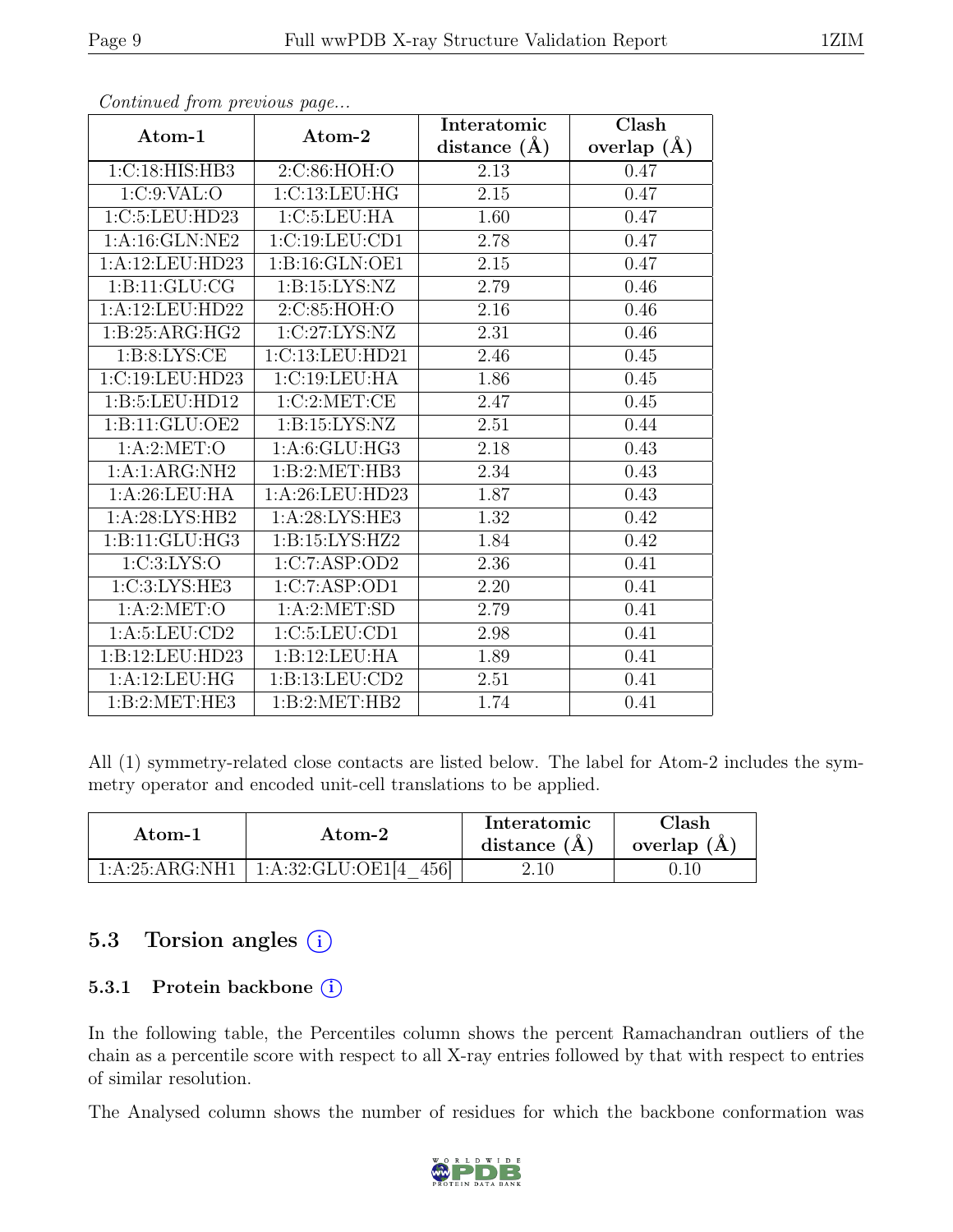| Mol | Chain         | Analysed       | Favoured   | Allowed  | Outliers  | Percentiles |                                        |
|-----|---------------|----------------|------------|----------|-----------|-------------|----------------------------------------|
|     | A             | $31/34$ (91\%) | 30(97%)    | $1(3\%)$ |           | 100         | $\vert$ 100 $\vert$                    |
|     | B             | $31/34$ (91\%) | $28(90\%)$ |          | $3(10\%)$ |             | $\begin{bmatrix} 0 \\ 0 \end{bmatrix}$ |
|     | $\mathcal{C}$ | $31/34$ (91\%) | $29(94\%)$ | $1(3\%)$ | $1(3\%)$  | $4\vert$    | 1                                      |
| All | All           | $93/102(91\%)$ | 87 (94\%)  | $2(2\%)$ | $4(4\%)$  | 2           | $\boxed{0}$                            |

analysed, and the total number of residues.

All (4) Ramachandran outliers are listed below:

| Mol | Chain | Res | <b>Type</b> |
|-----|-------|-----|-------------|
|     |       | 29  | LEU         |
|     |       | 30  | VAL         |
|     |       |     | $\rm{ARG}$  |
|     |       | 31  | GLY         |

#### 5.3.2 Protein sidechains (i)

In the following table, the Percentiles column shows the percent sidechain outliers of the chain as a percentile score with respect to all X-ray entries followed by that with respect to entries of similar resolution.

The Analysed column shows the number of residues for which the sidechain conformation was analysed, and the total number of residues.

| Mol | Chain   | Analysed       | Rotameric  | Outliers   | Percentiles        |
|-----|---------|----------------|------------|------------|--------------------|
|     |         | $30/31$ (97\%) | 25(83%)    | 5(17%)     | $\boxed{2}$        |
|     | B       | $30/31$ (97\%) | $27(90\%)$ | $3(10\%)$  |                    |
|     | $\rm C$ | $30/31$ (97%)  | 25(83%)    | 5(17%)     | 11<br><u>၊ ၁ ၊</u> |
| All | All     | 90/93(97%)     | 77 (86%)   | 13 $(14%)$ |                    |

All (13) residues with a non-rotameric sidechain are listed below:

| Mol | Chain | Res            | <b>Type</b> |
|-----|-------|----------------|-------------|
|     |       | 3              | <b>LYS</b>  |
|     |       |                | <b>GLN</b>  |
|     |       | 10             | GLU         |
|     |       | 14             | <b>SER</b>  |
|     |       | 28             | <b>LYS</b>  |
|     | R     | $\overline{2}$ | <b>MET</b>  |
|     |       | 19             | LEU         |

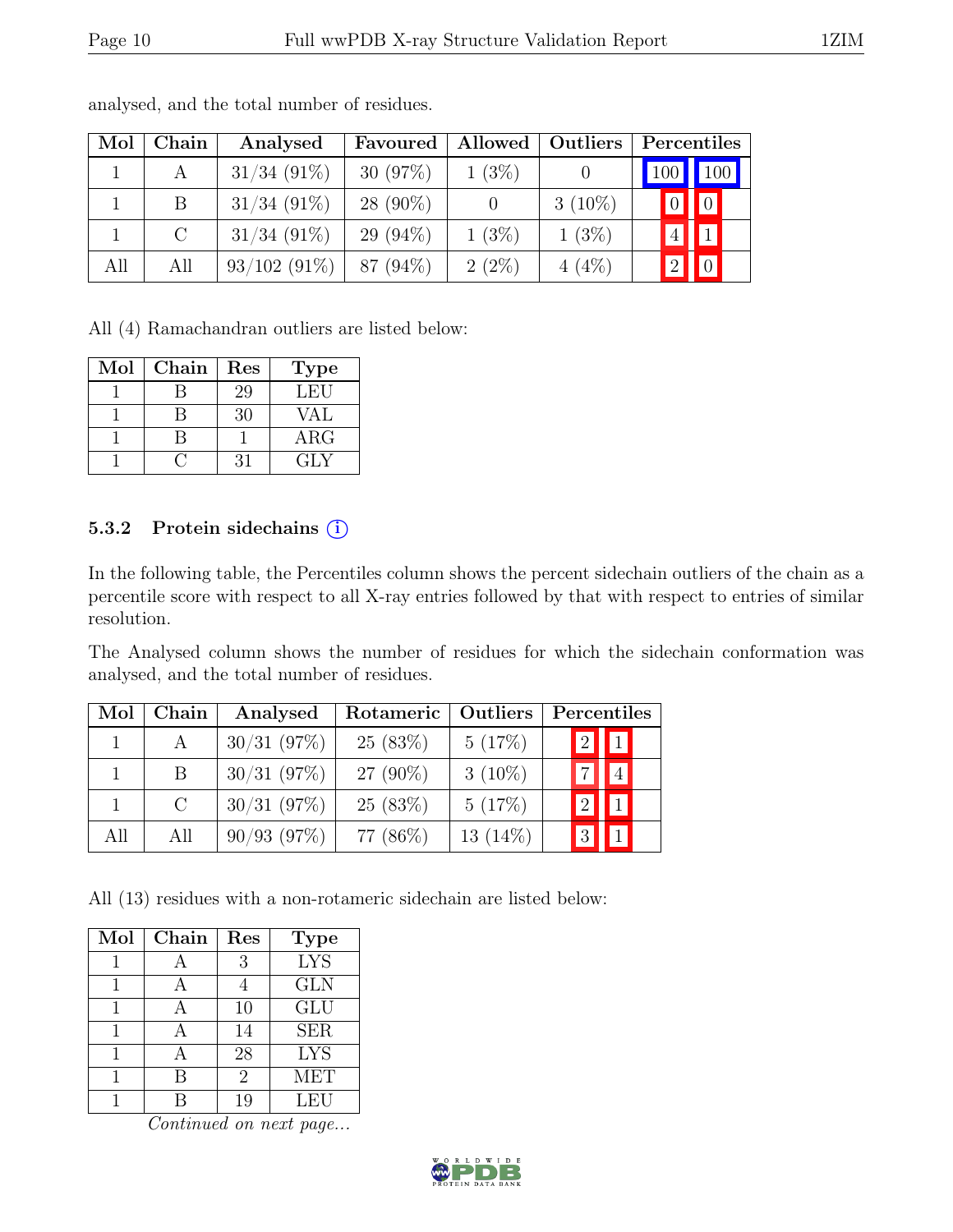Continued from previous page...

| Mol | Chain | Res | <b>Type</b>             |
|-----|-------|-----|-------------------------|
|     | B     | 32  | GLU                     |
|     | C     |     | ARG                     |
|     | C     | 3   | <b>LYS</b>              |
|     | ( )   |     | <b>GLN</b>              |
|     | ( )   | 14  | $\overline{\text{SER}}$ |
|     |       | 32  | GLU                     |

Sometimes sidechains can be flipped to improve hydrogen bonding and reduce clashes. All (2) such sidechains are listed below:

| Mol | Chain | Res | <b>Type</b> |
|-----|-------|-----|-------------|
|     |       | 6   | GL          |
|     |       |     |             |

#### 5.3.3 RNA  $(i)$

There are no RNA molecules in this entry.

#### 5.4 Non-standard residues in protein, DNA, RNA chains  $\circ$

There are no non-standard protein/DNA/RNA residues in this entry.

#### 5.5 Carbohydrates  $(i)$

There are no monosaccharides in this entry.

#### 5.6 Ligand geometry  $(i)$

There are no ligands in this entry.

#### 5.7 Other polymers (i)

There are no such residues in this entry.

#### 5.8 Polymer linkage issues (i)

There are no chain breaks in this entry.